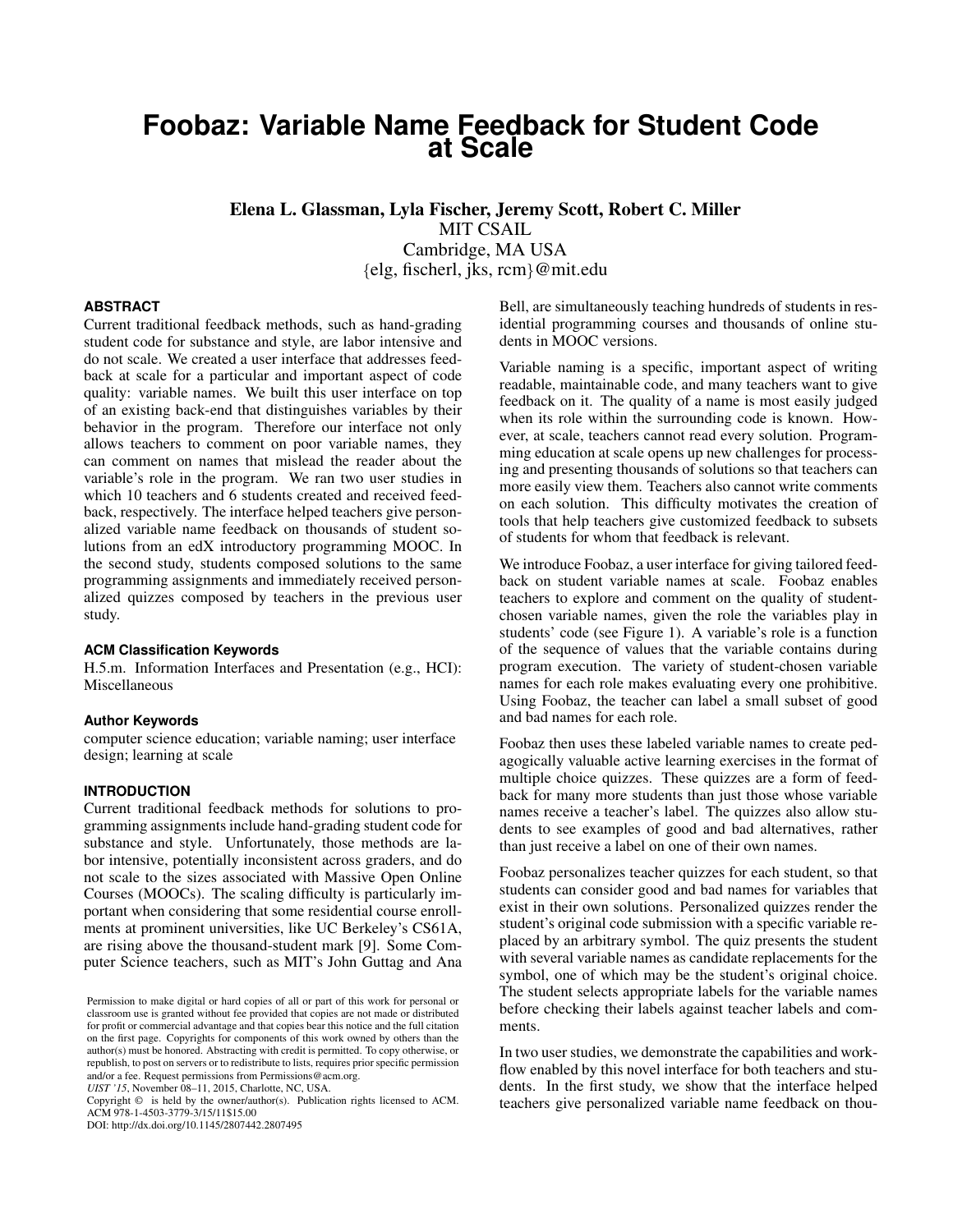| tags: | <b>Misleading or Vague (Press 1)</b>                                                                                                                                                               |                          | Too Short (Press 2)   | Fine (Press 3)                |      |              | Jump to Next Most Popular Untagged Variable    |    | <b>Toggle Quiz Preview</b>            |                   |
|-------|----------------------------------------------------------------------------------------------------------------------------------------------------------------------------------------------------|--------------------------|-----------------------|-------------------------------|------|--------------|------------------------------------------------|----|---------------------------------------|-------------------|
|       |                                                                                                                                                                                                    | Variables with feedback: |                       |                               |      |              |                                                |    |                                       |                   |
|       |                                                                                                                                                                                                    |                          | Selected Variables: x |                               |      |              |                                                |    |                                       |                   |
|       | 36/1069 solutions:                                                                                                                                                                                 |                          |                       |                               |      |              |                                                |    |                                       |                   |
|       | def getGuessedWord(secretWord, lettersGuessed):<br>$result="$<br>for letter in secretWord:<br>if letter in lettersGuessed:<br>result=result+letter<br>else:<br>result=result+'_ '<br>return result |                          |                       |                               |      |              |                                                |    |                                       |                   |
|       | tag $\div$ secretWord $\div$ 1013 $\div$                                                                                                                                                           |                          |                       | tag + lettersGuessed + 1067 + |      |              | $tag \Leftrightarrow \text{result} \div 350$ - |    | $tag \leftarrow$ letter               | $\div$ 771 $\div$ |
|       | secretWord                                                                                                                                                                                         | 1010                     |                       | lettersGuessed                | 1061 | Fine         | result                                         | 73 |                                       | 92                |
|       | secretWord                                                                                                                                                                                         | 1010                     |                       | lettersGuessed                | 1061 | Fine         | result                                         | 73 | s                                     | 13                |
|       | secretWord                                                                                                                                                                                         | 1010                     |                       | lettersGuessed                | 1061 | <b>Fine</b>  | result                                         | 73 | s                                     | 13                |
|       | secretWord                                                                                                                                                                                         | 1010                     |                       | <b>lettersGuessed</b>         | 1061 | Fine         | result                                         | 73 | Too<br>Short<br>$\mathbf c$           | 93                |
|       | secretWord                                                                                                                                                                                         | 1010                     |                       | lettersGuessed                | 1061 | Fine         | result                                         | 73 | it                                    | 1                 |
|       | secretWord                                                                                                                                                                                         | 1010                     |                       | <b>lettersGuessed</b>         | 1061 | $F$ ine      | result                                         | 73 |                                       | 46                |
|       | secretWord                                                                                                                                                                                         | 1010                     |                       | <b>lettersGuessed</b>         | 1061 | Fine         | result                                         | 73 | Fine<br>letter                        | 228               |
|       | secretWord                                                                                                                                                                                         | 1010                     |                       | lettersGuessed                | 1061 | Fino         | guessedWord                                    | 35 | secretWordLetter                      | $\mathbf{1}$      |
|       | secretWord                                                                                                                                                                                         | 1010                     |                       | lettersGuessed                | 1061 | <b>Fine</b>  | quessedWord                                    | 35 | Fine<br>letter                        | 228               |
|       | secretWord                                                                                                                                                                                         | 1010                     |                       | lettersGuessed                | 1061 | <b>Fine</b>  | guessedWord                                    | 35 | char<br>or Vague                      | 166               |
|       | secretWord                                                                                                                                                                                         | 1010                     |                       | lettersGuessed                | 1061 | Fine         | quessedWord                                    | 35 | char<br>or Va                         | 166               |
|       | secretWord                                                                                                                                                                                         | 1010                     |                       | <b>lettersGuessed</b>         | 1061 |              | word                                           | 25 |                                       | 92                |
|       | secretWord                                                                                                                                                                                         | 1010                     |                       | lettersGuessed                | 1061 | or Vague     | word                                           | 25 | <b>Misleading</b><br>or Vague<br>char | 166               |
|       | secretWord                                                                                                                                                                                         | 1010                     |                       | lettersGuessed                | 1061 | or Vague     | word                                           | 25 | Fine<br>letter                        | 228               |
|       | secretWord                                                                                                                                                                                         | 1010                     |                       | lettersGuessed                | 1061 | or Vague     | word                                           | 25 | a                                     | 10                |
|       | secretWord                                                                                                                                                                                         | 1010                     |                       | lettersGuessed                | 1061 |              | word                                           | 25 | Too C                                 | 93                |
|       | secretWord                                                                                                                                                                                         | 1010                     |                       | lettersGuessed                | 1061 | Too<br>Short | $\mathbf s$                                    | 19 | b                                     | $\overline{2}$    |
|       | secretWord                                                                                                                                                                                         | 1010                     |                       | lettersGuessed                | 1061 |              | ans                                            | 19 | Too<br>Short<br>$\mathbf{C}$          | 93                |

<span id="page-1-0"></span>Figure 1. The Foobaz teacher interface. The teacher is presented with a scrollable list of normalized solutions, each followed by a table of alternative variable names. Each column of the table represents the variables occurring in the solution. Each table's rows contain unique sets of student-chosen names for the variables in the solution. Some names shown here have been labeled by the teacher as "misleading or vague," "too short," or "fine."

sands of student solutions from an introductory programming MOOC on edX. In the second study, students composed solutions to the same programming exercises and we capture their reactions to the quizzes generated with Foobaz by teachers in the first study.

This paper makes the following contributions:

- a technique for displaying clusters of code with only a slice of each cluster exposed, revealing the features that are relevant to the task. In this application, the relevant features are variable names and roles.
- a workflow for generating personalized active learning exercises, emulating how a teacher might socratically discuss good and bad choices with a student while they review the student's solution together.
- a working system which implements the above technique and method for datasets from both MOOCs and large residential classes on introductory Python programming.
- two lab studies which evaluate both the teachers' and students' experience of the workflow.

In the sections that follow, we will survey related work and provide background on variable name design. We will then describe the Foobaz interface and how it was informed by a user-centered iterative design process. We present the results of our two user studies in detail and discuss the design implications. Finally, we describe how this interface can be generalized to other kinds of feedback on thousands of student solutions.

# **RELATED WORK AND BACKGROUND**

Foobaz builds upon past systems for enabling grading at scale, particularly in the context of teaching students how to program well. We also provide background on the principles of good variable naming.

# **User Interfaces for Grading at Scale**

The powergrading paradigm [\[1\]](#page-8-1) enables teachers to assign grades or write feedback to many similar answers at once. Their interface focused on powergrading for short-answer questions from the U.S. Citizenship exam. After machine learning clustered answers, the frontend allowed teachers to read, grade, or provide feedback on similar answers simultaneously. When compared against a baseline interface, the teachers assigned grades to students substantially faster, gave more feedback to students, and developed a "high-level view of students' understanding and misconceptions" [\[2\]](#page-8-2).

OverCode [\[4\]](#page-8-3) took steps toward enabling powergrading in the domain of programming education. The system enabled teachers to visualize and explore the thousands of student submissions to simple exercises in an introductory programming MOOC. OverCode used static and dynamic analysis to cluster similar solutions on the basis of variable behavior, and then presented these "stacks" to the teacher. It was found that the system enabled teachers to more quickly understand the different strategies and misconceptions used by students. Foobaz builds upon the OverCode pipeline, using the stacks and common variables it produces as the basis for delivering feedback on variable names at scale.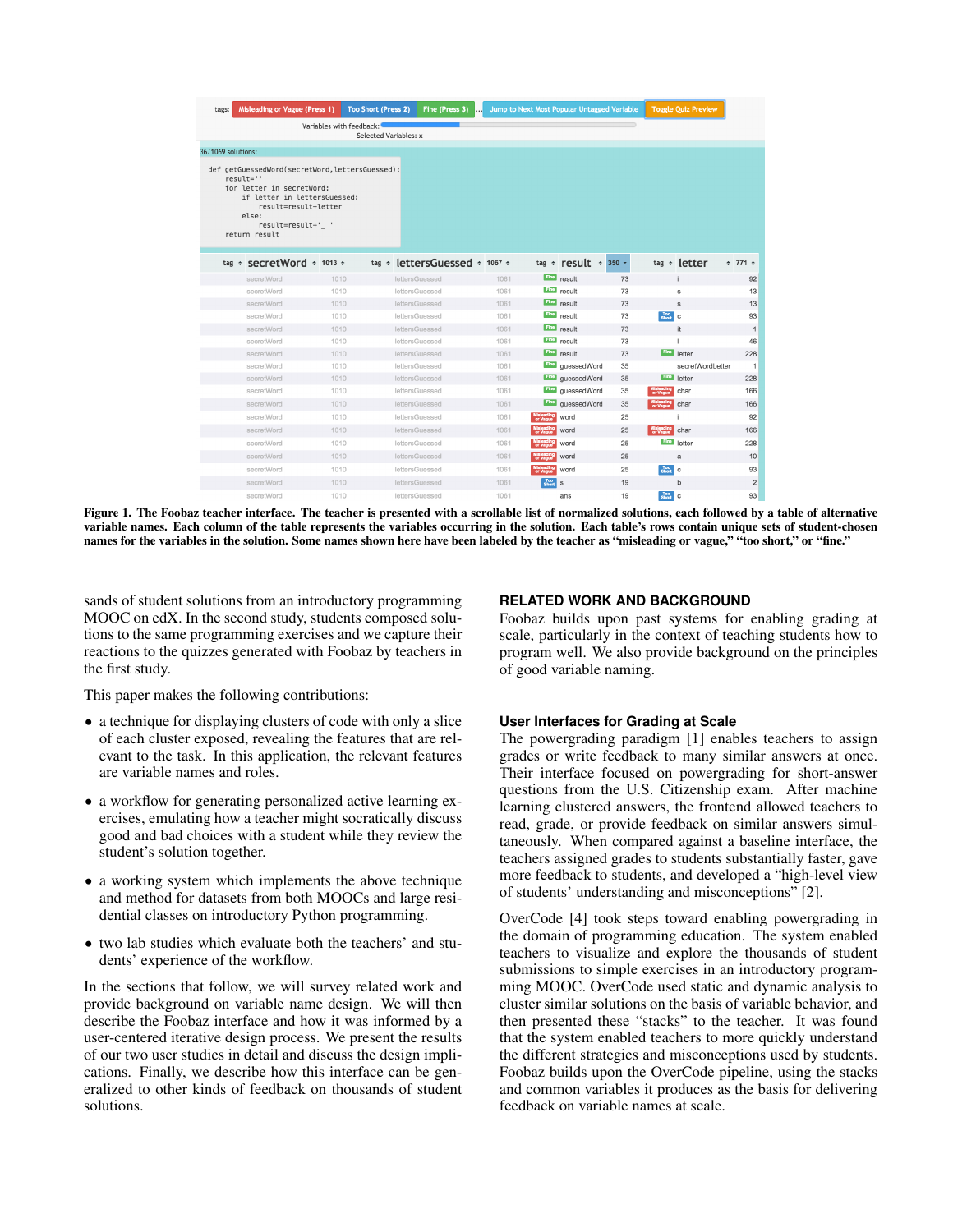Foobaz presents a significant departure from OverCode. The Foobaz system uses the OverCode program analysis backend to bring to the fore what OverCode intentionally hid: variable names. In order to create the new user interface, we developed a technique for visualizing the variation of names within clusters. The feedback mechanism is also distinct. OverCode helped teachers write general feedback for the entire class, while Foobaz creates personalized feedback quizzes for each student.

Two more recently published systems help teachers give programming students subjective feedback on coding style: AutoStyle [\[10\]](#page-8-4) and ACES [\[11\]](#page-8-5). AutoStyle is designed for automatically composing code style feedback to programming students at scale. Style, in this system, refers to the effective use of programming idioms; it does not allow for feedback on variable names, indentation, or punctuation. ACES relies on static analysis, Abstract Syntax Trees, and unsupervised learning to streamline the process of grading on style. The analysis backend recommends feedback for each new submission based on past solutions and teacher annotations. However, in its user interface, the teacher still reviews submissions one at a time, ultimately limiting its ability to scale.

# **Variable Name Design**

Designing names for variables is an art more than a science. Donald Knuth compares a good programmer to an essayist who, "with thesaurus in hand, chooses the names of variables carefully and explains what each variable means" [\[8\]](#page-8-6). Without modifying execution, names can express to the human reader the type and purpose of an object, as well as suggest the kinds of operators used to manipulate it [\[7\]](#page-8-7).

The freedom that programmers have when naming classes, functions, and variables allows them to name variables poorly. At best, bad variable names are the subject of humor, i.e., "26 Variable Names for Busy Developers: a, b, c, d, e..." [\[6\]](#page-8-8). Various naming conventions, like Hungarian notation, have evolved to help developers use their freedom wisely. The Google C++ Style Guide authors assert that their most important consistency rules govern naming, which are arbitrary but consistent in order to increase human readability [\[5\]](#page-8-9).

Programmers can develop their own heuristics for good variable names through the experiential learning process of building, debugging, and sharing increasingly large programs with others and their future selves. During interviews, one professor explained an elaborate set of guidelines that she personally developed and teaches to her students, e.g., all method names must be verbs [Finale Doshi, personal communication].

## **Variable Names in Classrooms**

Bad variable names can throw roadblocks into the paths of already struggling beginners. Introductory programming students will, for example, iterate over the elements of an array but name the iterator as if it is an index, and vice versa [Guttag, personal communication]. It could be an innocent mistake that lengthens debugging time or indicative of a flawed mental model. Rapid feedback on variable names may remind students why naming matters, correct their flawed mental models, and expose them to examples of teacher-endorsed naming conventions and styles [\[3\]](#page-8-10).

#### **USER INTERFACE**

Consider an introductory programming MOOC where thousands of students submit correct solutions to a programming exercise. Imagine that many of these solutions include a variable that takes on the same sequence of values, like a running sum of the elements in an input argument. While most students decide to name this variable *result*, others decide to give it obscure or less descriptive names like *p*, *val*1.

The quality of a variable's name is most easily judged when the teacher understands its algorithmic role and relationship to other variable names within the surrounding code. At scale, this can be difficult and frustrating, because while variable roles can be repetitive across many solutions (e.g., a particular running sum), their names can be unpredictable (*result*, *val*1, *s*). Instead of browsing student submissions in a linear fashion, it would be better if the teacher could provide feedback on the basis of variable roles.

In Foobaz, teachers can browse *stacks* of student submissions. A stack is a set of solutions whose code is identical after normalizing formatting and variable names, removing comments, and ignoring the exact order of statements. Within a stack, the teacher can browse the different sets of variable names that students chose, label some of them as, e.g., "too short" or "misleading," and add comments.

Teacher labels and comments are used to provide students with tailored feedback in the form of personalized quizzes on variable names. By providing feedback on only a few variable names, personalized quizzes are generated that are potentially relevant to thousands of students. Foobaz is distinct from powergrading systems: instead of grading as many names as possible, the system produces personalized quizzes that have excellent examples of good and bad variable names students would not otherwise get to see and learn from.

# **Producing Stacks and Common Variables**

Foobaz enables feedback at scale because teachers can browse solutions on the basis of *stacks of similar solutions* and *common variables*. These groupings are automatically produced by the OverCode analysis pipeline, which starts by executing each student's solution on a single test case and tracking the sequences of values that variables take on. Common variables are identified as those that behave the same way (i.e., take on the same sequence of values) across multiple solutions. Raw solutions are then normalized by renaming instances of common variables with their most popular names, as well as removing comments and extra whitespace. Normalized solutions that have the same set of lines can be grouped together into a *stack*, with a single representative on top for the teacher to read.

The stacking performed by the system directly reduces the number of implementations that a teacher needs to analyze in order to provide feedback to the majority of the class.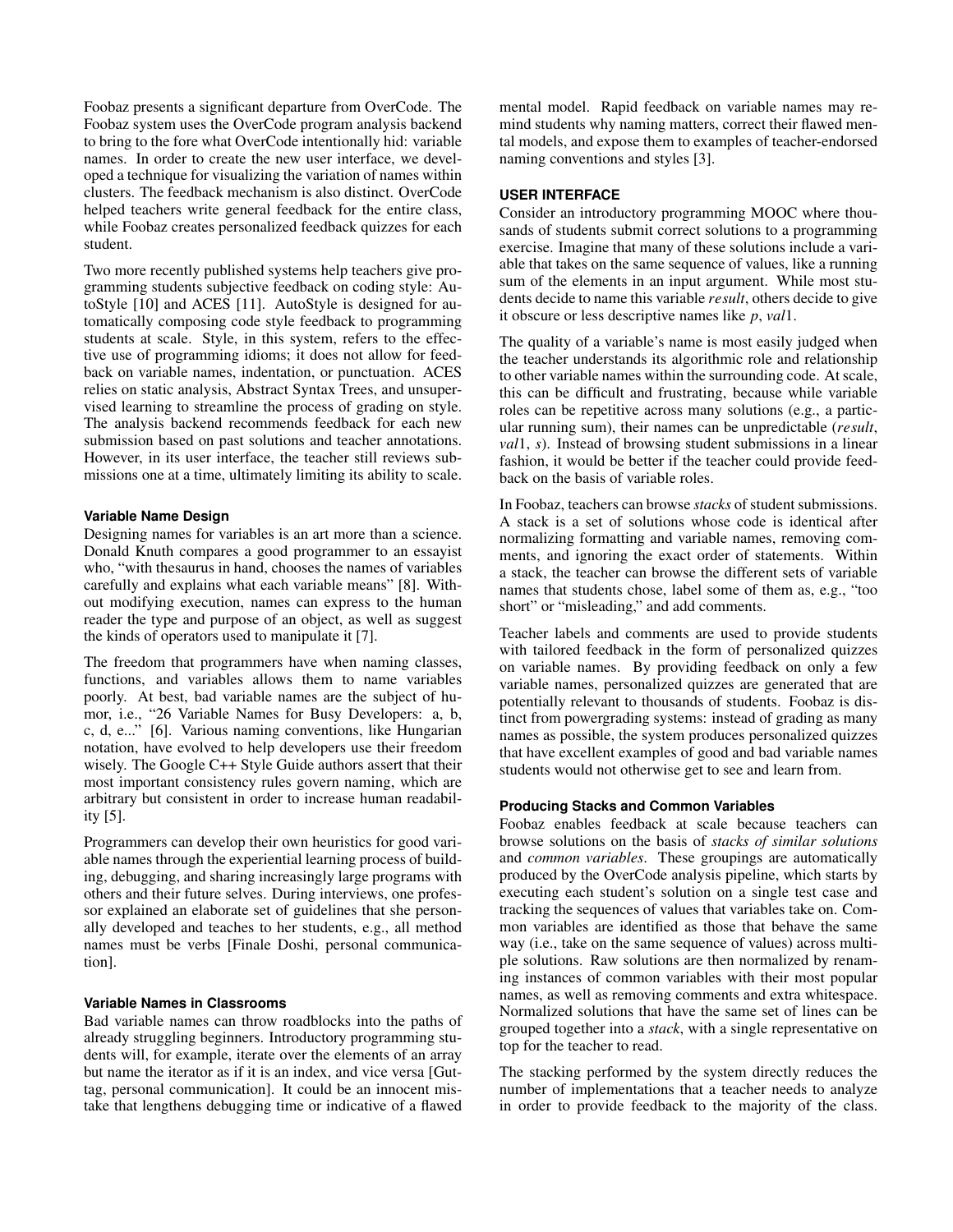Furthermore, Foobaz is sensitive to *variable roles*, meaning that variables that behave the same across different stacks are linked together as a single common variable. The result is that feedback provided for a variable in one stack is propagated to variables that play out the same behavior in *other* stacks.

# **Rating Variable Names**

The Foobaz interface lets the teacher rate variable names in the context of their role in the program. Figure [1](#page-1-0) shows the teacher's view while they perform this task.

The teacher is presented with a scrollable list of stacks. Each stack is represented as normalized stack code followed by a table of alternative variable names. Since some of the tables are taller than the screen, the normalized stack code is pinned to the screen in such a way that it remains visible until the next stack is scrolled into view.

Each column of the table represents the common variables occurring in the stack, where each common variable's most popular name serves as the column header. Each row of the table represents a unique set of variable names used in a solution (e.g., *secretWord*, *lettersGuessed*, *guessedWord*, *char*). We show *sets* of variable name choices, rather than independent columns of variable names, because we found in early pilot testing that variable names can at times make more sense when seen as a group, rather than as individual naming decisions. This helps give teachers the context and confidence to assign quality judgments.

As the teacher brushes over the names of a common variable in the table, its occurrences in the normalized code are highlighted, so they can develop an understanding of the variable's role in the solution. The teacher can then go down the list of student-chosen names, rating as many of them as they desire using three different labels: "misleading or vague," "too short," or "fine." These labels were based on early pilot testing with beginner programmers but future iterations of Foobaz may support teacher-added labels. Next to each name, they can also see how frequently it was given to that common variable across all solutions in the dataset, and can sort the entire table by this frequency. In order to draw teachers' attention to student-chosen variable names, variables with names that match one of given parameter names provided with the homework prompt are greyed out. The long tail of infrequently used names can be a place where both the best and worst examples of names can be found.

It is important to note that each common variable is likely to occur in multiple stacks. When the teacher selects a particular name, or set of names, for a common variable, occurrences in other stacks are highlighted as well. When they assign a label to a name, the label is propagated to all uses of the name for that common variable, across all the stacks. This has the effect of "filling down" the teacher's annotations. As teachers scroll down, they see that much of their feedback has been propagated for them, letting them focus on the remaining best and worst examples they might find.

A progress bar at the top of the page indicates the coverage of their feedback across all variable names. Since teachers were motivated by the progress bar to maximize their coverage, we

You recently wrote the following:

```
def getGuessedWord(secretWord, lettersGuessed):
guessedArray = []A = "for 1 in range(len(lettersGuessed)):
     guessedArray.add(lettersGuessed[l:l])
 for indexWord in range(len(secretWord)):
    letter = secretWord/indexWord:indexWordif letter in quessedArray:
        A \leftarrow str(letter)else:A + = "
 return A
```
Write down a good variable name with which to replace the bold symbol, A.

#### MULTIPLE CHOICE (2/5 points)

Rate the quality of the following names for the bold symbol, A:

gw



<span id="page-3-0"></span>Figure 2. A personalized quiz as seen by the student, delivered by an edX-based system maintained by a large university. Students are shown their own code, with a variable name replaced by an arbitrary symbol, followed by variable names for the student to consider and label using the same labels that were available to the teacher. After the student has submitted their own judgments, the teacher's labels are revealed, along with their explanatory comments.

provided a button which would select and scroll into view the next most popular, yet unlabeled name for a common variable. Also included to maximize efficiency, the interface supports navigation through the variable names in the table using arrow keys. Teachers can also press hotkeys to rate variables instead of clicking on one of the three quality judgments, e.g., press 2 to rate a variable name as "too short."

## **Making Quizzes**

Each quiz is an active learning exercise that asks the student to think about good and bad names for a common variable. Quizzes begin by showing a solution with that common variable's name replaced by an arbitrary symbol everywhere it occurs. In a personalized quiz, the solution is the student's own, as shown in Figure [2.](#page-3-0) The quiz presents the student with several variable names as candidate replacements for the symbol, one of which may be the student's original choice. The student labels these names before checking their labels against the teacher's. If a student's solution includes a particular common variable, then that student can receive a personalized version of the quiz about that variable.

As teachers rate variables by attaching labels to them, quizzes are created with these names as their good and bad examples. Using the Toggle Quiz Preview button, teachers can see a preview of the quizzes (Figure [3\)](#page-4-0) alongside the scrollable list of stacks and watch the quizzes grow as they rate more names.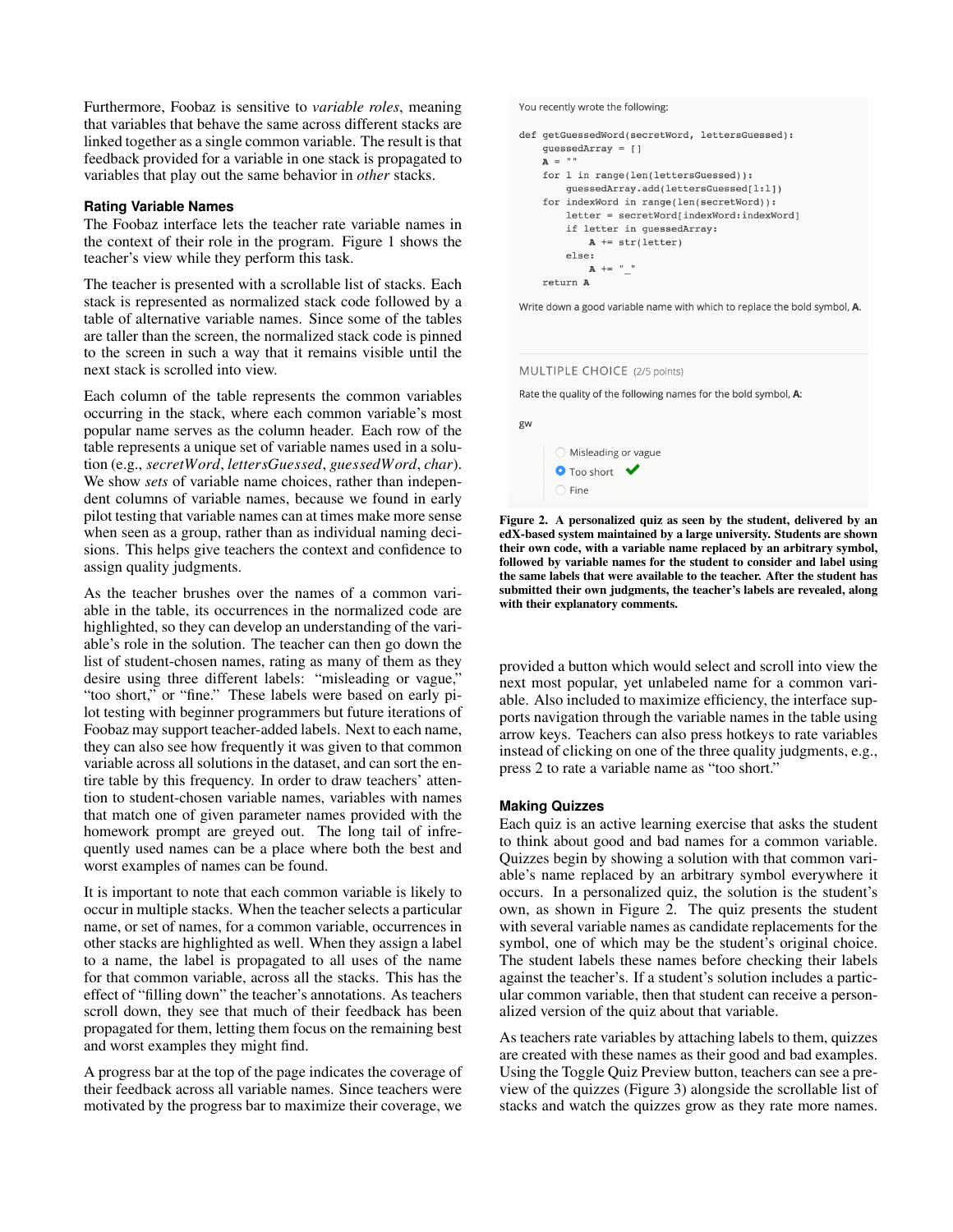| <b>Feedback Quiz Preview</b> |                                                                                                                                       |                               |                         |                |                        |  |  |  |
|------------------------------|---------------------------------------------------------------------------------------------------------------------------------------|-------------------------------|-------------------------|----------------|------------------------|--|--|--|
| Stacks with quizzes:         |                                                                                                                                       |                               |                         |                |                        |  |  |  |
|                              | Jump to Next Program Without a Quiz                                                                                                   |                               | <b>Finalize Quizzes</b> |                |                        |  |  |  |
| Merge<br>quiz                | i: $0 \rightarrow 1 \rightarrow 2 \rightarrow 3 \rightarrow 4$<br>See a stack that receives this quiz<br>students covered: 172 / 1069 |                               |                         |                | Send quiz to students? |  |  |  |
| Include<br>in quiz?          | <b>Misleading</b><br>Local Name<br>or Vague                                                                                           |                               | Too<br><b>Short</b>     | <b>Fine</b>    | Comments               |  |  |  |
| √i                           |                                                                                                                                       | $\odot$                       | $\bigcirc$              | $^{\circ}$     |                        |  |  |  |
| $\sqrt{2}$                   |                                                                                                                                       | $\circledcirc$                | $\circ$                 | 0              |                        |  |  |  |
|                              |                                                                                                                                       | $\odot$                       | $\circ$                 | $\bigcirc$     | Add                    |  |  |  |
|                              |                                                                                                                                       |                               |                         |                |                        |  |  |  |
| Merge<br>quiz                | letter: $t - > i - > g - > e - > r$<br>Send quiz to students?<br>See a stack that receives this quiz<br>students covered: 771 / 1069  |                               |                         |                |                        |  |  |  |
| Include<br>in quiz?          | Local Name                                                                                                                            | <b>Misleading</b><br>or Vague | Too<br><b>Short</b>     | <b>Fine</b>    | Comments               |  |  |  |
| $\sqrt{C}$                   |                                                                                                                                       | $\odot$                       | $\circledcirc$          | $\bigcirc$     |                        |  |  |  |
|                              | $\sqrt{ }$ char                                                                                                                       | $\circledcirc$                | $\bigcirc$              | $\bigcirc$     |                        |  |  |  |
|                              | $\sqrt{ }$ letter                                                                                                                     | $\bigcirc$                    | $\bigcirc$              | $^{\circ}$     |                        |  |  |  |
|                              |                                                                                                                                       | $\bigcirc$                    | $\bigcirc$              | $\bigcirc$     | Add                    |  |  |  |
| Merge<br>quiz                | result: -> _ -> _ i -> _ i _ -> _ i _ e -><br>_ i_ e_<br>See a stack that receives this quiz<br>students covered: 350 / 1069          | Send quiz to students?        |                         |                |                        |  |  |  |
| Include<br>in quiz?          | Local Name                                                                                                                            | <b>Misleading</b><br>or Vague | Too<br><b>Short</b>     | <b>Fine</b>    | Comments               |  |  |  |
| $\overline{\mathscr{L}}$     | guessedWord                                                                                                                           | $\odot$                       | $\bigcirc$              | $^{\circ}$     |                        |  |  |  |
|                              | $\sqrt{ }$ result                                                                                                                     | $\bigcirc$                    | $\bigcirc$              | $\circledcirc$ |                        |  |  |  |
| $\sqrt{S}$                   |                                                                                                                                       | $\odot$                       | $\circledcirc$          | $\bigcirc$     |                        |  |  |  |
|                              | √ word                                                                                                                                | $^{\circ}$                    | $\bigcirc$              | $\circ$        |                        |  |  |  |
|                              |                                                                                                                                       | $\bigcirc$                    | $\bigcirc$              | $\bigcirc$     | Add                    |  |  |  |

<span id="page-4-0"></span>Figure 3. The quiz preview pane of the Foobaz teacher interface. Variable behavior was logged by running all solutions on a common test case. This particular teacher created quizzes for the common variable *i* that iterates through indices of a list, the common variable *letter*, which iterates through the characters in an input string, and the common variable *result*, which accumulates one of the acceptable return values, '*i.e.*'

| <b>Problem Description</b> | <b>Source</b>        | <b>Solutions</b> |
|----------------------------|----------------------|------------------|
| iterPower                  | $6.00x$ (edX)        | 3875             |
| hangman                    | $6.00x$ (edX)        | 1118             |
| computeDerivative          | $6.00x$ (edX)        | 1433             |
| dotProduct                 | 6.0001 (residential) |                  |

<span id="page-4-1"></span>Figure 4. Number of solutions in datasets.

| <b>Problem</b> | <b>Misleading</b><br>or Vague | <b>Too short</b> | Good | <b>Total names</b> |
|----------------|-------------------------------|------------------|------|--------------------|
| iterPower      |                               |                  |      |                    |
| hangman        |                               |                  |      | 763                |
| compDeriv      |                               |                  |      |                    |
| dotProduct     |                               |                  |      |                    |

<span id="page-4-2"></span>Figure 5. Subjects in Study 1, on average, labeled a small fraction of the total names, covering all three provided name categories.

They can hide the quiz preview to reduce visual clutter while they explore all the stacks, common variables, and interesting alternative names.

If two different common variables perform the same conceptual role in student solutions but do not go through the exact same sequence of values, then the teacher can use the "Merge" button to combine the quizzes about each common variable into a single quiz. This quiz becomes relevant to students who have either common variable in their own solution and can be sent out to both groups.

Ultimately, the teachers' goal is to provide pedagogically valuable personalized quizzes to as many of the hundreds or thousands of students in the course as possible. Analogous to the progress bar for variable names, the quiz preview pane includes a progress bar for the number of stacks of solutions that will receive at least one quiz. Like the previously discussed button for selecting the next most popular unlabeled name, the quiz preview pane also includes a button for jumping to the next largest stack of student solutions that do not yet have any quizzes. If the teacher deems one of their automatically populated quizzes to be not pedagogically valuable, then they can uncheck the option to send that quiz back to students. To provide more illustrative examples that might not have been produced in student solutions, teachers can add their own custom good and bad variable name examples and write explanations in the comment field associated with each alternative name.

# **EVALUATION**

We evaluate Foobaz's teacher and student-facing interfaces with two consecutive user studies, one for each population. In order to evaluate Foobaz's scalability, the solutions seen by teachers were collected from MOOCs with thousands of students and a residential college class of several hundred students.

# **Datasets**

We evaluated Foobaz on sets of correct solutions to four different programming exercises, ranging in size from a couple hundred to several thousand solutions, collected from 6.00x, an introductory programming course in Python that was offered on edX in the fall of 2012, and 6.0001, a residential introductory programming course in Python offered at MIT in the fall of 2014 (see Figure [4\)](#page-4-1). The four exercises, referred to here as iterPower, hangman, dotProduct, and computeDerivative, are representative of typical exercises that students solve in the early weeks of an introductory programming course. They have varying levels of complexity and ask students to perform loop computation over three fundamental Python data types, integers, strings, and lists.

#### **Teacher Study**

During the initial briefing, teachers were informed that they would be looking at solutions that had already passed an autograder and instructed to focus only on variable names, ignoring other aspects of code style, structure, and correctness. Teachers were invited to look over a page in a browser with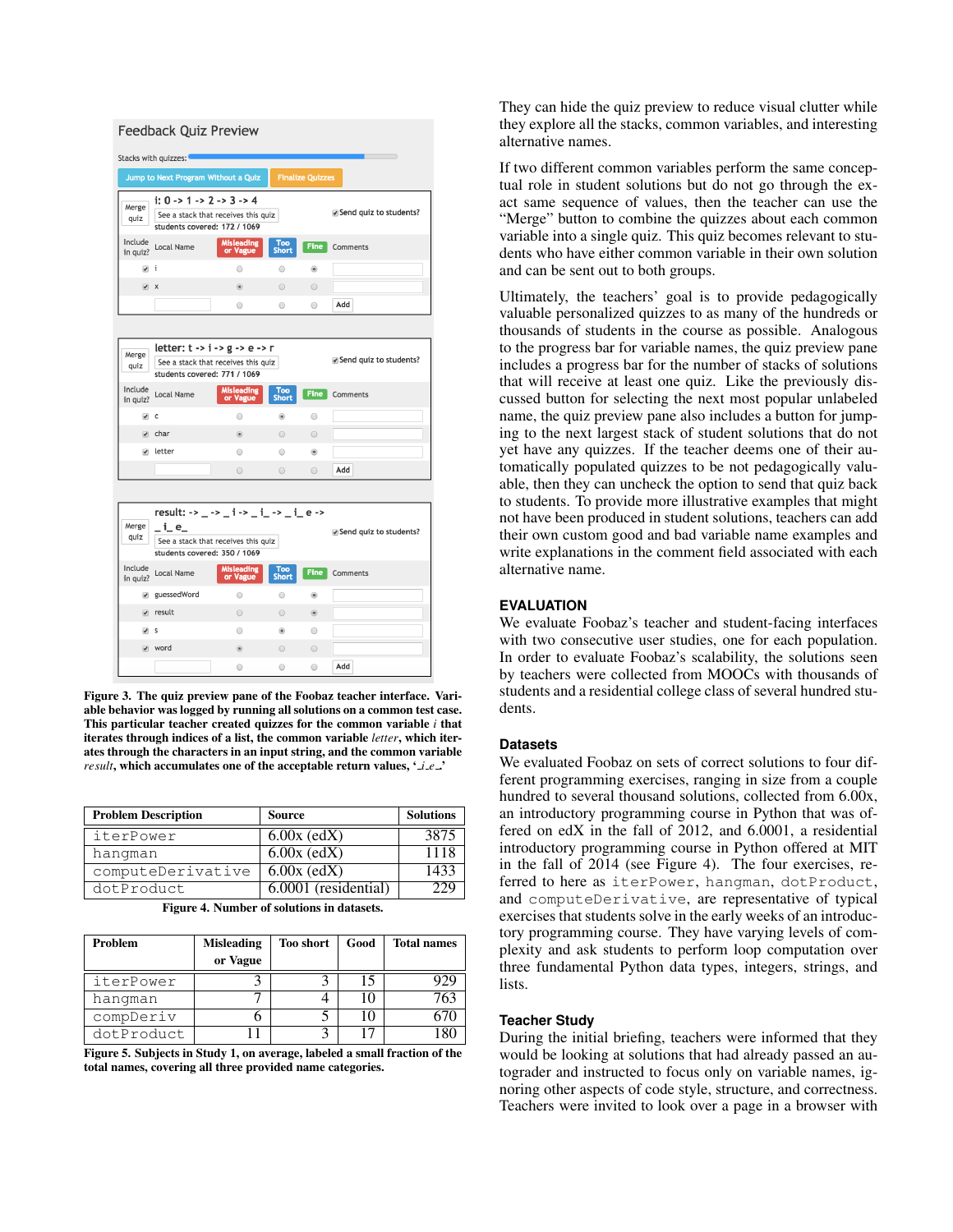all solutions concatenated in a random order into a flat list of boxed, syntax-highlighted code. We chose this design as our baseline to emulate existing methods of reviewing student functions.

Using this baseline interface, teachers were asked first to rate as many good and bad variable names as possible, with an eye toward maximizing coverage of names (Task Part 1). Next, the teachers were shown an example of a quiz and were asked to compose their own by listing variable names and labeling them as good or bad with whatever short descriptors and explanatory comments they wished (Task Part 2). Participants were given 5 minutes for each task, and then asked to fill out a survey about their experience. (The answers to two of these surveys were lost so we only report survey results from 8 of the 10 participants.)

Participants learned about the Foobaz interface by watching a tutorial video. This training process took between 10 and 15 minutes depending on the dataset shown in the video. Participants were encouraged to hold their questions to the end, and answer them by interacting with the interface.

Participants performed both Task Part 1 and 2 on a third dataset of solutions in the Foobaz teacher interface. Participants were asked to spend 5 minutes to perform each task, though some decided to spend more time. They filled out the same surveys about their experience again, followed by a final survey about which features of the Foobaz interface they found helpful.

# *Apparatus*

In all sessions, we used a laptop with a 15.4-inch 2880x1800 pixel Retina screen. All participants' interactions with the system were logged with timestamps using Meteor collections.

#### *Participants*

We recruited 10 participants (6 female) with ages between 20 and 29 ( $\mu$  = 23.1,  $\sigma$  = 2.7) through computer science-specific and campus-specific mailing lists and Facebook groups. All participants self-reported that they had been a grader, lab assistant, or teaching assistant for a Python course.

#### *Results*

Problems with Baseline. When asked to comment on good and bad variable names based on the baseline interface, most teachers immediately began scrolling through solutions one by one, taking notes as they went, fully aware that they would only be able to skim a small, random fraction of the total number of solutions. The sheer volume of solutions was overwhelming to some.

Results of the post-baseline survey reinforce critical usability issues with the status quo that Foobaz was designed to address. In these survey responses, teachers expressed an appreciation for the simplicity, readability, and searchability of the baseline interface but wished that the endless stream of often very similar solutions could be summarized or "deduped" before they had to read through them. One teacher requested that variables be automatically identified, so that all references to a variable can be highlighted. This may have been a direct consequence of the fact that it was not possible to search for all the occurrences of the variable name *i* without the browser also highlighting all the *i*'s within the rest of the names and keywords, e.g., the *i* in "if." Another teacher requested an automated count of common variable names. These teachers anticipated three critical features of the Foobaz interface: deduplication, variable name counts, and highlighting all occurrences of selected names.

Two teachers commented on the importance of understanding the role a variable takes on within the program. One teacher writes, "Many times the variable names meant something but I still had to read the code to make sure that it meant what I thought it meant in the context of the code." The second teacher observed, "Whether a variable name is good or bad depends a lot on its function within the code, and since each code block has a somewhat unique structure, I felt like I should be creating separate categories for good vs. bad variables names, e.g., 'for the derivative result,' 'for a counter in a loop through poly,' etc." This is exactly what the Foobaz interface is designed to support.

Power-law Distribution of Names The approximately power-law-type distribution of stacks of code from the thousands of edX solutions has already been reported in prior work, such as Figure 12 in [\[4\]](#page-8-3). In Foobaz, the distribution of unique combinations of variable names and behaviors does not differ significantly from a power-law distribution; the Kolmogorov-Smirnov test for a difference between the best-fitting power-law distribution and each dataset all gave p-values of at least <sup>0</sup>.<sup>44</sup> (i.e., not significantly different), with the best-fitting exponent of the distribution between <sup>1</sup>.<sup>79</sup> and <sup>2</sup>.13. Within each stack, the names for any particular variable appear to follow the same distribution.

There is no ground truth for which variable names are "bad," but we can report the counts of variables that the users chose to label and the counts of unique names for the top common variables in each problem. In the 3875 iterPower solutions, there were 179 different names given to a variable representing the base being exponentiated and 64 different names for a variable representing the exponent. In the 1393 computeDerivative solutions, there were 176 different names given for the variable containing the result and 39 different names for the most commonly used iterator variable. In the 1118 hangman solutions, there were 50 names given to the variable that iteratively takes on the characters of the 'secret word' input argument and 99 names given to the variable containing the string most commonly returned by solutions as the answer.

Figure [5](#page-4-2) shows the fraction of names that subjects labeled in Study 1, and the distribution of those names across various categories of quality. In spite of the unknown underlying distribution of good and bad variable names, the subjects are finding and labeling variables across all available categories in order to make quizzes.

Efficiency of Foobaz. The efficiency of using Foobaz to create feedback came up repeatedly in teachers' survey responses. Teachers appreciated the feeling of doing the task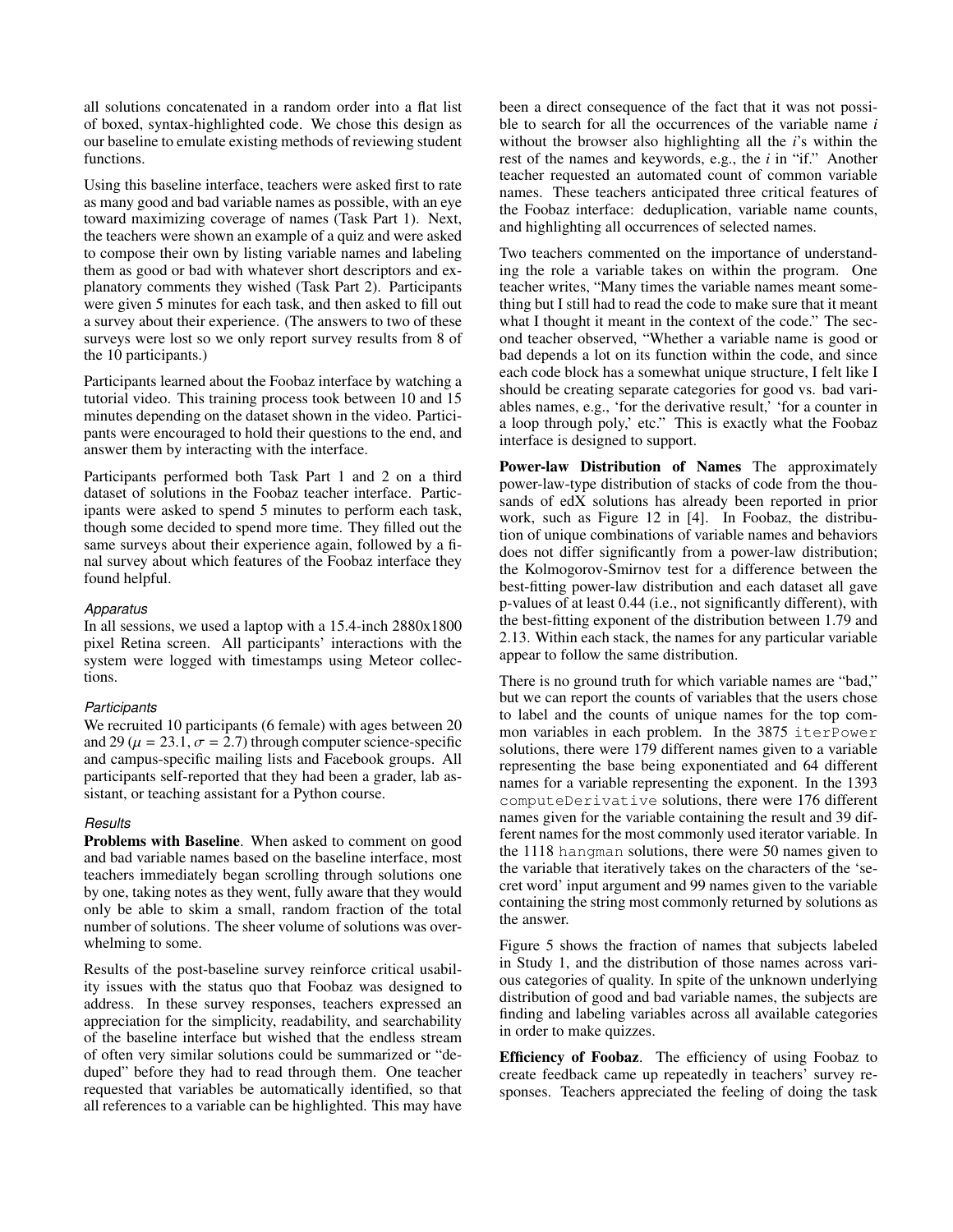"at scale." One teacher noted that it felt like, "with each action, I was helping a large number of students" without "repeating or wasting effort too much." While using the button that highlights and scrolls the next most popular, untagged variable name into view, a teacher told the experimenter, "I love this button!" The arrow key-based navigation through tables of variable names was appreciated as well. At least one teacher commented that "seeing variable names grouped by their role made the process much more efficient."

The efficiency gains of the interface were hampered by, at times, a noticeably sluggish interface response time to some queries that scaled with the size of the dataset. This sluggishness can be cut down by reducing the many unnecessarily repeated calculations made in the current implementation.

Quiz Composition. In both interfaces, teachers appreciated the potential pedagogical value of making quizzes: "I liked that with the [quiz] I made, students can actually learn about good alternatives. ... [T]hey can change their variable names after putting extra thought into it." A teacher expressed appreciation that, using the Foobaz interface, they could generate quizzes based on actual submitted code as well as their own comments.

Coverage. Immediately after using the baseline interface, teachers did not strongly agree or disagree with the statement "I was able to give specific, personalized feedback to many students" ( $\mu = 3$ ,  $\sigma = 1.4$  on a 7-point Likert scale with 1: strong disagreement and 7: strong agreement). Teachers slightly disagreed with the statement "I saw a large percentage of these students' variable names" ( $\mu$  = 2.6,  $\sigma$  = 1.2) and slightly agreed with the statement "This interface helped me provide feedback to many students" ( $\mu$  = 3.6,  $\sigma$  = 2.0). After using the Foobaz interface, the mean level of agreement with these statements jumped to 5.5 ( $\sigma$  = 1.7), 6.3 ( $\sigma$  = 0.46), and 6.6 ( $\sigma$  = 0.5).

Figure [6](#page-7-0) shows that most solutions in the edX datasets received at least one or two quizzes. Solutions in Figure [6](#page-7-0) have multiple common variables on which they could potentially be quizzed (3, 3, and 4 on average in subfigures (a), (b), and (c), respectively). One teacher used Foobaz to create quizzes for a much smaller dataset, collected from the residential class of only several hundred students. They achieved a similar percentage of coverage (87% of student solutions received at least one quiz) in a similar amount of time, showing that the Foobaz workflow and output appears relatively invariant to the size of the dataset. Figure [7](#page-7-1) illustrates that, within minutes of their first interaction with the system, teachers can label a significant portion of student-chosen variable names in a dataset, though their progress trails off as they encounter the long tail of names for particular roles and transition to creating better quizzes.

Combined with Figure [5,](#page-4-2) Figure [6](#page-7-0) also shows that, by only labeling approximately 20 variable names in each of the edX datasets with thousands of student solutions, teachers cover at least 85% of the class with personalized feedback quizzes. Even though Figure [7](#page-7-1) shows that the coverage of individual variable names with feedback is high, it matters less for Foobaz than in powergrading systems. What matters more is the coverage of students with quizzes that have excellent examples of good and bad variable names students would not otherwise get to see and learn from.

# **Student Study**

We ran a second study on the student side of the workflow in order to (1) find out if the teachers' efforts in the previous study produces quizzes that are relevant to these new students and (2) better understand student reactions to this novel form of feedback. In order to do this, we targeted beginner programming students and invited them into the lab to receive personalized quizzes generated by the teachers in our previous study.

Before the start of the study, quizzes composed by teachers using Foobaz in the first user study were rendered using the edX framework, ready to be personalized. Since pilot testing with beginner programming students indicated that six alternative variable names in a quiz is too many, teachers' quizzes were randomly subsampled to include a maximum of five alternative names for students to consider.

Students came into the lab for one hour and composed solutions to one of the four exercises. After receiving each solution, the experimenter mentally executed the solution and compared the behavior of its variables to the variable behavior covered by the teachers' quizzes. If there was a match to one or more teachers' quizzes, one quiz was randomly selected. The experimenter made a copy of the student's code and replaced every instance of the variable to be quizzed on by an arbitrary symbol, e.g., a bold letter A. The experimenter then appended the quiz to the modified copy of the student's solution and delivered it to the student as a personalized quiz. If there was no match to one or more teachers' quizzes, then the student received a generic quiz, about a variable name in a solution other than their own.

After the student completed their personalized quizzes, they took a survey about their experience. Students who were able to complete the coding exercise and quizzes with significant time left in their session repeated this process for a second programming assignment.

#### *Apparatus*

In all sessions, we used laptops with 15.4-inch or 13.3-inch screens. All participants' interactions with the system were logged using the edX platform infrastructure.

#### *Participants*

We recruited 6 participants (4 female) who were either undergraduate or graduate students, through computer sciencespecific and campus-specific mailing lists, Facebook groups, and word of mouth advertising. Their ages were between 18 and 27 ( $\mu$  = 20.4,  $\sigma$  = 3.2). Four of the participants had taken one or two introductory programming courses on Coursera or at their high school or college campus. The remaining two participants had taken three or four classes that involved learning programming languages or computer science concepts, and had some experience with Python.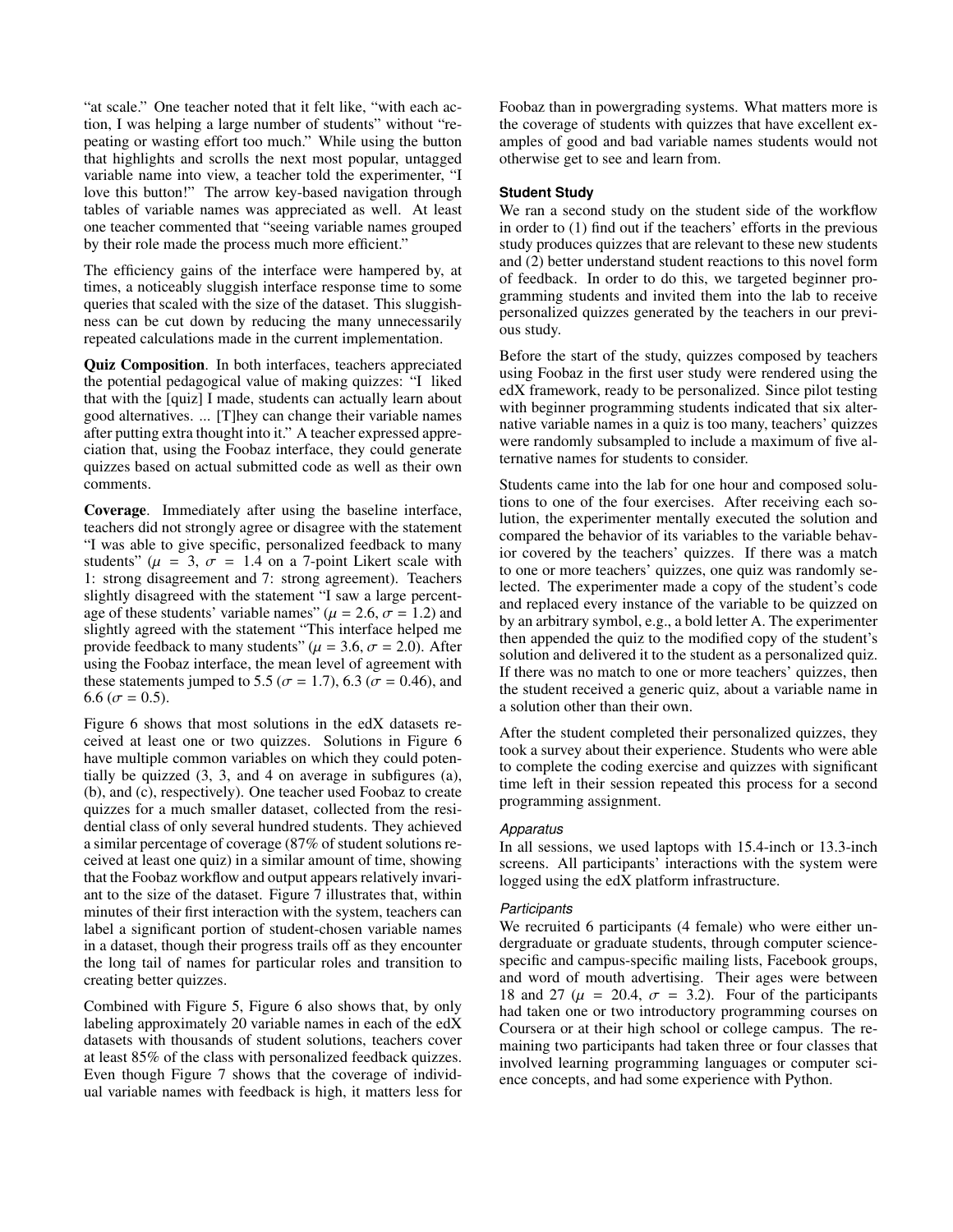





Figure 6. Quiz coverage of student solutions across three datasets.

<span id="page-7-0"></span>

<span id="page-7-1"></span>Figure 7. Variables in iterPower solutions labeled by each teacher.

#### *Results*

Six students took a total of 12 quizzes, 11 of which were able to be personalized, even though their solutions were, in some cases, significantly different from the prior student solutions seen by teachers during quiz creation. Correspondingly, in the surveys that followed, students agreed with the statement "This quiz felt relevant to me" at an average level of 5.4 ( $\sigma$  = <sup>1</sup>.0) on a 7-point scale. One student's solution did not receive a personalized quiz because its variables behaved in ways that no teacher in the previous study considered. That student was able to understand the new solution and take the quiz, though it had little relation to their own solution.

Students were asked in the post-quiz surveys about what they learned from the exercise. One student replied, "Possible variable names are pretty much synonyms, but the more detailed/specific ones are better." Another wrote, "It's worthwhile to pick good variable names." Students' average level of agreement with the statement "The quiz made me think about what makes variable names good or bad" was 6.2  $(\sigma = 0.9)$  on a 7-point scale. Mean levels of agreement with statements about the quizzes being confusing or tedious were 2.9 ( $\sigma$  = 1.5) and 3.4 ( $\sigma$  = 1.2), respectively, on a 7-point scale.

Some students observed that this was a very subjective quality of their code to be quizzed on, but all students were able to understand and complete the quizzes they were assigned. Some students disagreed with the instructor-provided ratings. When this occurred and the teacher left no explanation, students had at least one of three reactions: (1) They tried to imagine what the teacher was thinking. (2) They expressed displeasure at the lack of explanation. (3) They decided that they still disagreed with the teacher's judgment. Students did pick up on the teachers' preferred naming conventions through the quizzes. As evidence for this, two students correctly wondered aloud whether a different teacher made each of the quizzes they saw during their session. Given the subjectivity of the task, it may be necessary to grade only on participation, rather than absolute agreement with the teacher.

Students were not informed that quizzes were populated largely by fellow student variable names, but one student volunteered their appreciation for a "wide spectrum" of variable names to consider. However, randomly sampling teachers' quizzes down to 5 variable names created some student confusion when there were no positive naming examples in the resulting quiz. This is evidence that sampling should be constrained to include both good and bad examples and the user interface should provide some additional guidance to remind teachers that students highly value a balance of examples, each paired with an explanatory comment.

#### **LIMITATIONS**

The first study establishes the usability, learnability, and efficacy of the main Foobaz interface for teachers. The second study is intended to show that students can understand and use the personalized quizzes that Foobaz produces. However, this evaluation of the student experience does not yet show pedagogical benefit. To measure learning benefits, we plan

(b) Quiz coverage for student solutions to the computeDerivative exercise